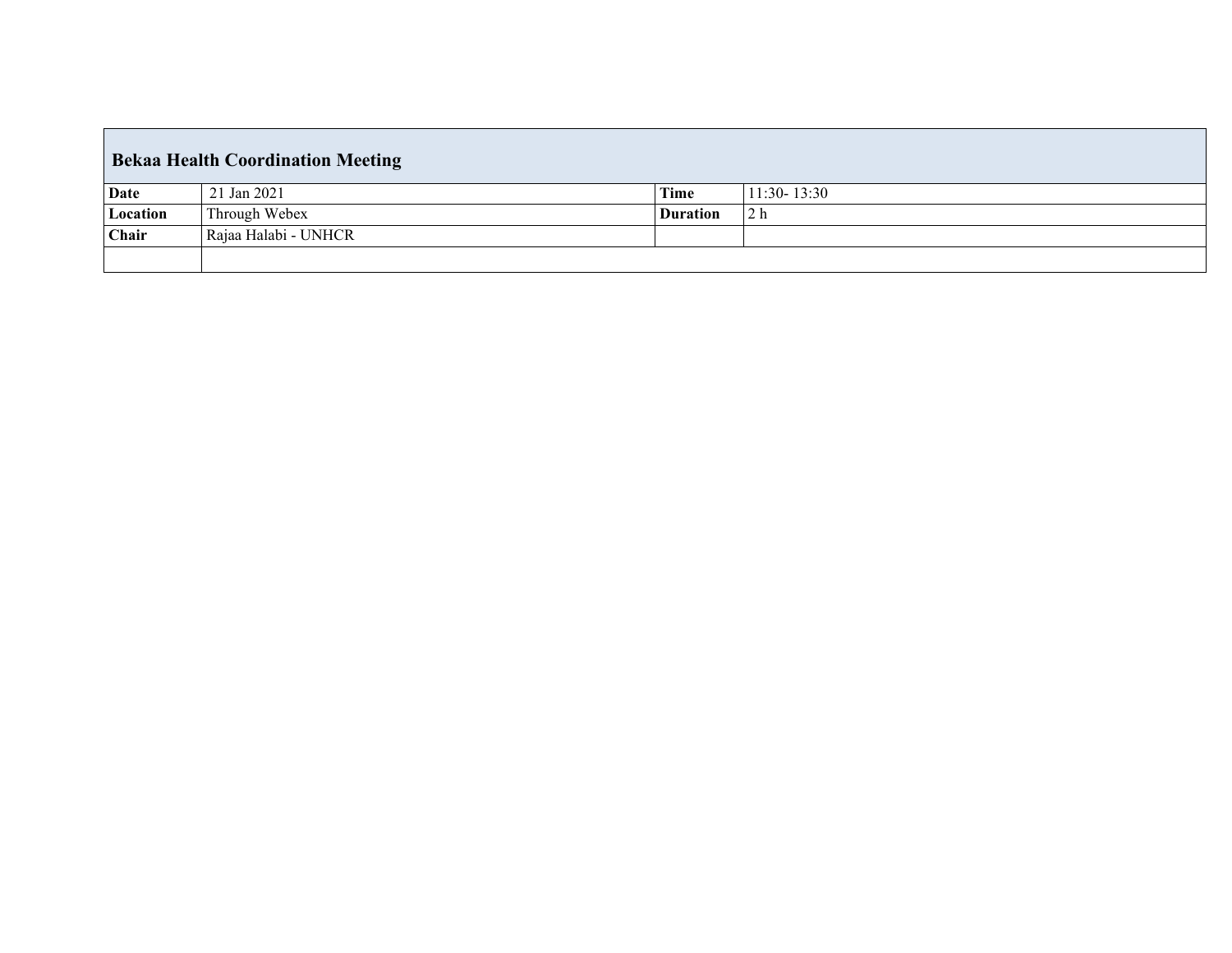| 1.0 | <b>COVID 19</b>                                                                                | <b>ACTION</b> | <b>DUE DATE</b> |
|-----|------------------------------------------------------------------------------------------------|---------------|-----------------|
| 1.1 | <b>WHO Update:</b>                                                                             |               |                 |
|     | For the epidemiological overview, the past week recorded a significant 21.5 decrease in        |               |                 |
|     | number of cases and number of positivity.                                                      |               |                 |
|     | The most affected age group is the one between 50 and 59 years of age. The majority of cases   |               |                 |
|     | are among resident: 99%.                                                                       |               |                 |
|     | This week the number of cases among health care workers was 34, which is 0.1% of overall       |               |                 |
|     | infections. This week had a significant increase in registered mortalities: 405 death which is |               |                 |
|     | 41.6% increase in mortality, the mortality per 100,000 people increased to 72 deaths.          |               |                 |
|     | 94 laboratories approved for PCR testing across the country.                                   |               |                 |
|     | A total of 103 hospitals (19 public and 84 private) dedicated for the COVID response.          |               |                 |
|     | Bed capacity as of January: total capacity of beds is more than 200 regular and more than 47   |               |                 |
|     | ICU. The number of dedicated tripled form early September till yesterday; the bed occupancy    |               |                 |
|     | is still increasing.                                                                           |               |                 |
|     | <b>WHO Vaccination Update</b>                                                                  |               |                 |
|     | The objective is to vaccinate 35% of population living in Lebanon by end of 2021.              |               |                 |
|     | The vaccine will be distributed for free for all population living in Lebanon per national     |               |                 |
|     | scheme. Priority is health workers and people living with comorbidities: dialysis, chronic     |               |                 |
|     | vascular diseases, cancer patients, diabetes, and immune compromised patients                  |               |                 |
|     | For refugees, the strategy will be the same as nationals including Syrians, Palestinians, and  |               |                 |
|     | residents.                                                                                     |               |                 |
|     |                                                                                                |               |                 |
| 1.2 | <b>COVID-19 Situation Update</b>                                                               |               |                 |
|     | Total Cases in Lebanon 293,157 cumulative positive cases.                                      |               |                 |
|     | Average positivity rate 22.2%                                                                  |               |                 |
|     | 2621 total deaths                                                                              |               |                 |
|     | Between 25 March 2020 and 28 January 2021, UNHCR Bekaa OPS cell received information           |               |                 |
|     | about 857 suspected COVID-19 cases among Syrian refugees in Bekaa:                             |               |                 |
|     | - 616 individuals have tested positive for COVID-19.                                           |               |                 |
|     | - 241 individuals have tested negative for COVID-19.                                           |               |                 |
|     | Out of the 616 individuals who tested positive:                                                |               |                 |
|     |                                                                                                |               |                 |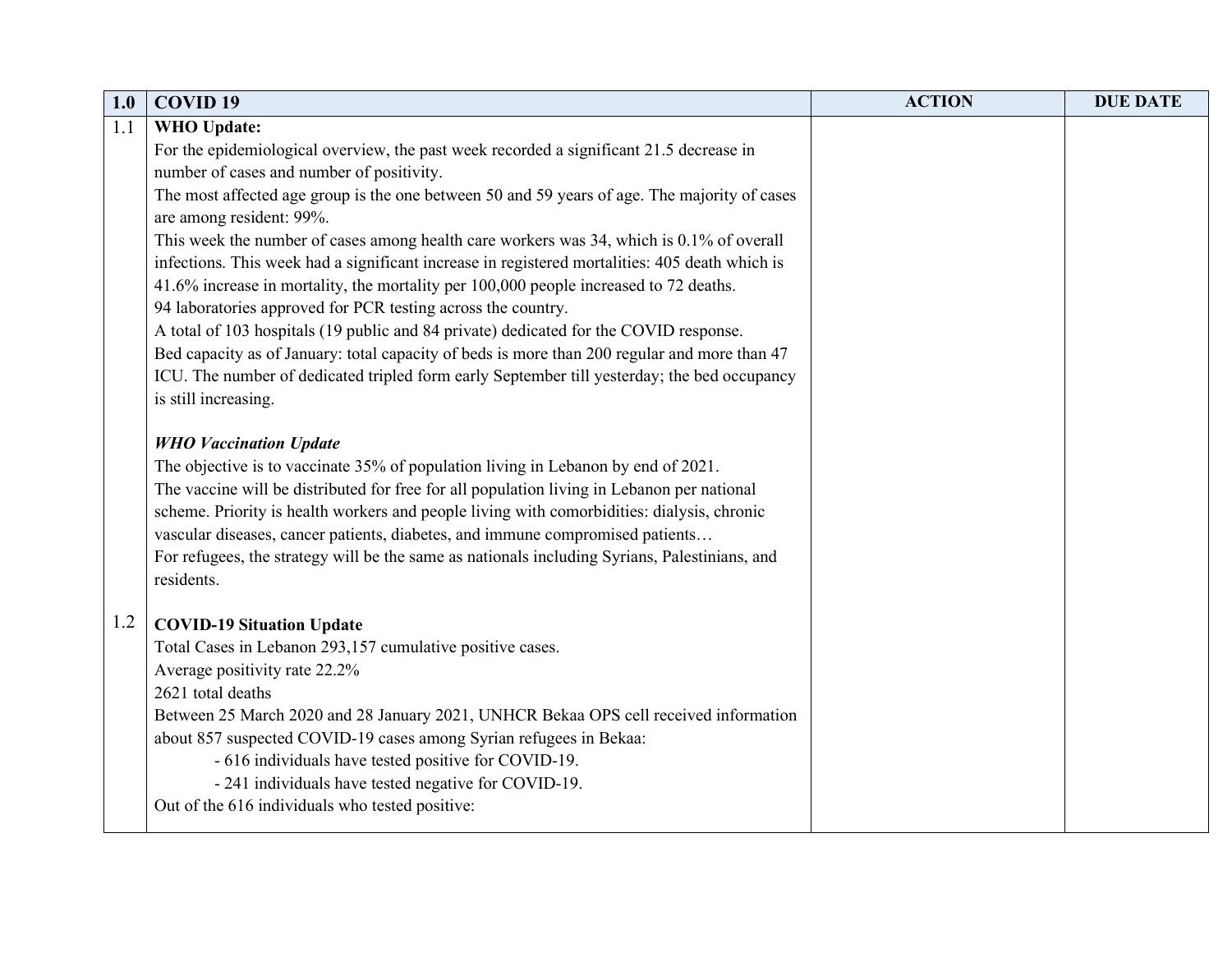|     | - 486 individuals have recovered.                                                            |  |
|-----|----------------------------------------------------------------------------------------------|--|
|     | - 74 individuals are still considered active (32 reside in an urban setting, 41 reside in    |  |
|     | ITSs, and 1 resides in standalone tent).                                                     |  |
|     | - 46 individuals have passed away.                                                           |  |
|     | - 10 individuals have reportedly left the country.                                           |  |
|     |                                                                                              |  |
| 1.3 | <b>UNHCR COVID-19 Response</b>                                                               |  |
|     | <b>RRT</b>                                                                                   |  |
|     | <b>AMEL: No Updates</b><br>$\overline{a}$                                                    |  |
|     | MdM: In the new project, MdM are working with PHCs and will not be involved with             |  |
|     | RRTs.                                                                                        |  |
|     | SAMS: No updates on RRT involvement                                                          |  |
|     | Magna: applying for a new fund for COVID intervention for 2021                               |  |
|     | RI: Same capacity for RRT response remains, mainly focusing on Arsal and Central             |  |
|     | Bekaa                                                                                        |  |
|     | IMC: No updates regarding COVID response                                                     |  |
| 1.4 | Hospitals preparedness for COVID-19: testing and hospitalization                             |  |
|     | The hospitals that established COVID units:                                                  |  |
|     | Rachaya Governmental Hospital (not yet functional, but finalized), Hamed Farhat Hospital,    |  |
|     | Bekaa Hospital, Riyak Hospital, Baalbeck Governmental Hospital, Dar El Amal Hospital and     |  |
|     | Hermel Governmental Hospital and Machghara Governmental Hospital. Many patients are          |  |
|     | referred outside of Bekaa based on occupancy of beds and vis versa.                          |  |
|     | Zahle Governmental Hospital ended contract with UNHCR, now the admission process is          |  |
|     | similar to non-contracted hospitals, followed on a case-by-case basis.                       |  |
|     | UNHCR have finished completely the first phase at Baalbeck Governmental Hospital where       |  |
|     | the ICU now is fully established; it is fully occupied. The prefabricated structure where 37 |  |
|     | beds were established is also finished and fully occupied.                                   |  |
|     | UNHCR is in the process of expanding capacity of Riyak Hospital with 10 additional ICU       |  |
|     | beds.                                                                                        |  |
|     | UNHCR is in the process of expanding capacity of Zahle Governmental Hospital with 5 ICU      |  |
|     | beds                                                                                         |  |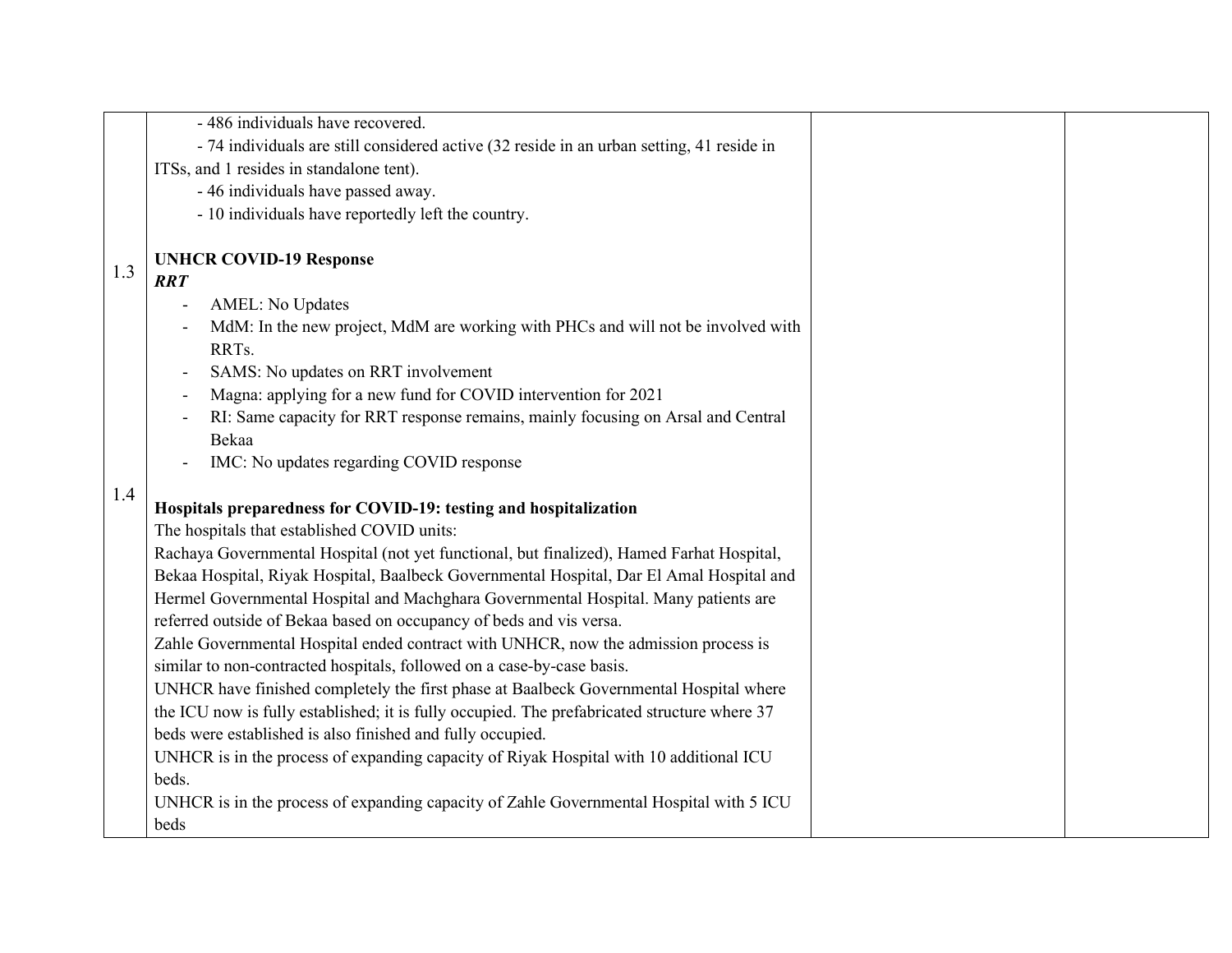|     | MSF continue to have COVID-19 unit consisting of 15 regular beds and 5 ICU beds; the ICU                 |               |                 |
|-----|----------------------------------------------------------------------------------------------------------|---------------|-----------------|
|     | beds are at full occupancy while the regular beds are not. Patients who approach the hospital            |               |                 |
|     | are usually late to seek medical care. The surgical activities are still suspended until they finish     |               |                 |
|     | COVID intervention.                                                                                      |               |                 |
|     |                                                                                                          |               |                 |
|     | Coverage of COVID-19 PCR Testing                                                                         |               |                 |
|     | PCR testing for individuals manifesting COVID 19 symptoms will be fully covered by                       |               |                 |
|     | UNHCR in pre-identified laboratories/ hospitals. In Bekaa, Baalbeck Governmental Hospital is             |               |                 |
|     | the dedicated hospital for COVID-19 testing.                                                             |               |                 |
|     | Non-indicated testing will not be covered.                                                               |               |                 |
|     | MoPH is conducting PCR testing campaigns in overcrowded settlements (ITSs), with the                     |               |                 |
|     | support of some partners (MSF) when there exists a reported number/ cluster of suspected                 |               |                 |
|     | cases.                                                                                                   |               |                 |
|     | Tomorrow the 30 <sup>th</sup> MoPH will be conducting PCR testing campaign in an ITS in Terbol.          |               |                 |
|     |                                                                                                          |               |                 |
|     | <b>L3 Facilities</b>                                                                                     |               |                 |
|     | Hadath Baalbeck L3 Facility closed in December; no patients going to the facility anymore                |               |                 |
|     | One L3 isolation site that had patients in Mreijat, open to all nationalities.                           |               |                 |
|     | Zero cases of Syrian refugee cases in need of L3, all cases were able to quarantine at home.             |               |                 |
|     | 2.0 Health Partners' Programs Updates                                                                    | <b>ACTION</b> | <b>DUE DATE</b> |
| 2.1 | <b>Health partners updates</b>                                                                           |               |                 |
|     | ARCANCIEL: Considering starting to provide post-care services for COVID patients,                        |               |                 |
|     | they are in the finalization stage of the program. Might provide psychosocial support                    |               |                 |
|     | and Oxygen therapy. They will approach UNHCR for further information once                                |               |                 |
|     | assessment is finalized; tentatively, it will start in the end of February.                              |               |                 |
|     | MdM: The MMU is Masharee El Qaa is still functioning; no update. MdM started<br>$\overline{\phantom{a}}$ |               |                 |
|     | supporting 3 PHCs, in Faour, Machaghara and Terbol. They recruited a team present at                     |               |                 |
|     | centres every day and the project planning are continued for 3 years. In the process of                  |               |                 |
|     | recruiting community OVS as well.                                                                        |               |                 |
|     | MSF: continue to have COVID-19 unit consisting of 15 regular beds and 5 ICU beds;                        |               |                 |
|     | the ICU beds are at full occupancy while the regular beds are not. The surgical                          |               |                 |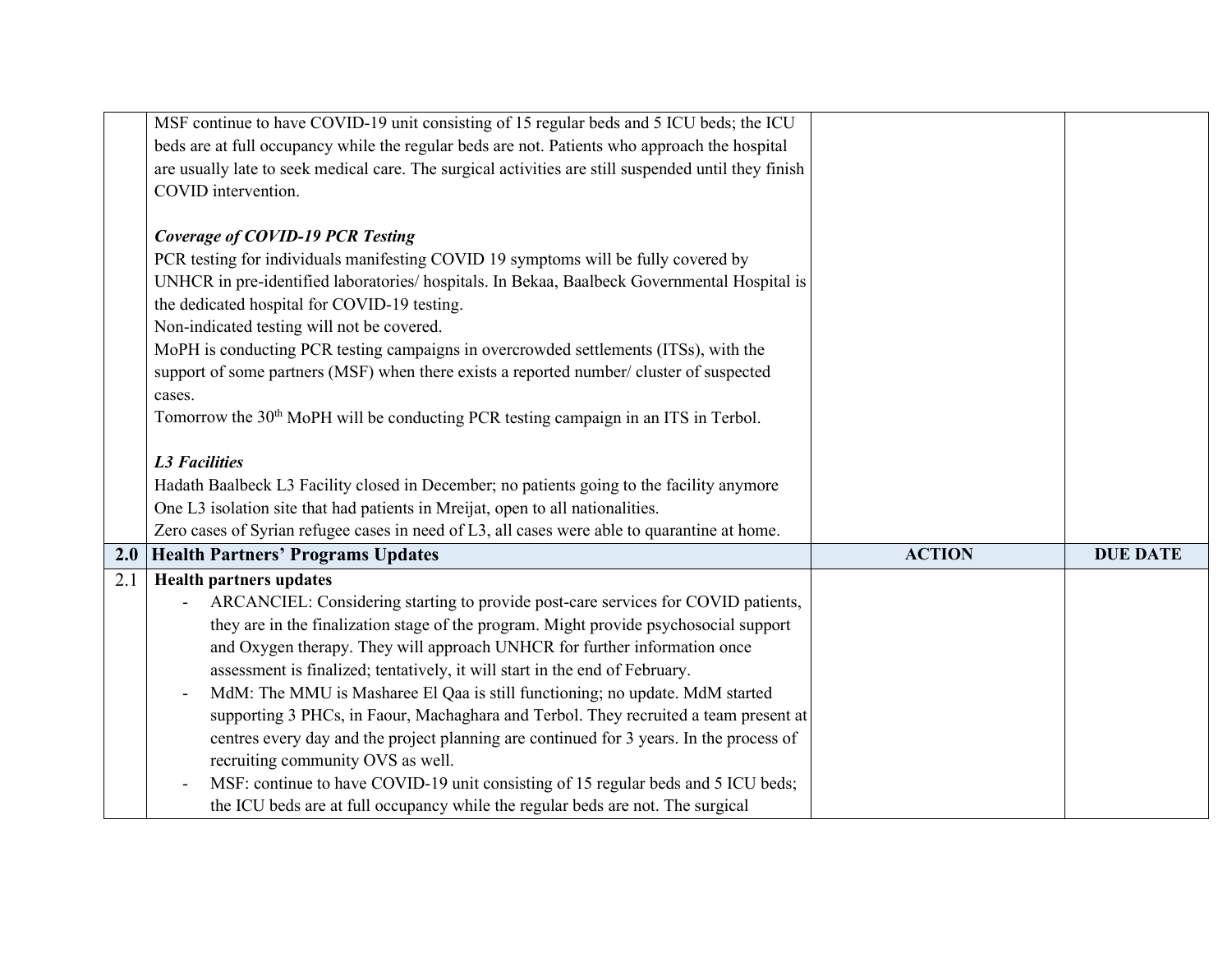|     |                          | activities are still suspended until they finish COVID intervention. MSF also do        |  |
|-----|--------------------------|-----------------------------------------------------------------------------------------|--|
|     |                          | Oxygen-therapy and chest physiotherapy but only for admitted patients.                  |  |
|     |                          | WRF still providing Prosthetic/orthotic devices, visual eyeglasses, hearing aids,       |  |
|     |                          | physical therapy, rehabilitation aids  They can provide physiotherapy for patients      |  |
|     |                          | after COVID-19 recovery.                                                                |  |
|     | $\overline{\phantom{0}}$ | Mousawat and New Arsal still providing specialized rehabilitation and assistive         |  |
|     |                          | devices through our partners.                                                           |  |
|     |                          | HUMEDICA is still supporting the dispensary in Meksi; they will also expand the         |  |
|     |                          | mental health components by supporting centres with psychologist and psychiatrists.     |  |
|     |                          | The MMUs are running as usual with midwife and MHPSS officer in the field, they         |  |
|     |                          | are planning to respond more to outbreaks beyond central Bekaa if there is a need.      |  |
|     |                          | Humedica donated a PCR testing machine to Machaghara Govermental hospital, as           |  |
|     |                          | MOPH-ESU will train Humedica health staff on PCR swabs collection (Next week)           |  |
|     |                          | for which Humedica team will start conducting PCR tests in the field (when needed)      |  |
|     |                          | and the PCR test will be conducted at Machghara Governmental hospital free of           |  |
|     |                          | charge.                                                                                 |  |
|     |                          | ACF will start a program and support Lebanese and Syrian HHs with MPCA (the             |  |
|     |                          | priority is for PLW, HH with chronic diseases, malnutrition cases). ACF will target the |  |
|     |                          | HHs with IYCF WhatsApp messages and distribute Micronutrients powder.                   |  |
|     |                          | IMC projects still ongoing with the same number of supported PHCs. They signed a        |  |
|     |                          | new contract with Ali El Nahri- an additional clinic. They are trying to reach an       |  |
|     |                          | agreement with Al Abrar clinic for likely support.                                      |  |
|     |                          | RI will continue to support PHC at Aarsal municipality, 17 OVs raising community        |  |
|     |                          | awareness. Abarar PHC support has been stopped since beginning of the year. They        |  |
|     |                          | will support the ESU in Bekaa with 3 staff: one nurse, one data entry and one driver.   |  |
|     |                          | They will support the isolation centre at Qaroun (all nationalities) until the end of   |  |
|     |                          | March.                                                                                  |  |
|     |                          | SAMS: continuing hospitalization support with LHF for patient share for Syrians and     |  |
|     |                          | Lebanese under 18 for various medical conditions; for Palestinians the support is only  |  |
|     |                          | for cardiovascular interventions.                                                       |  |
| 2.2 |                          | Order of Malta: covering 11 villages in Baalbeck through MMU; expecting a likely        |  |
|     |                          | extension for 2 years-tentative. The team is receiving mental health training to cover  |  |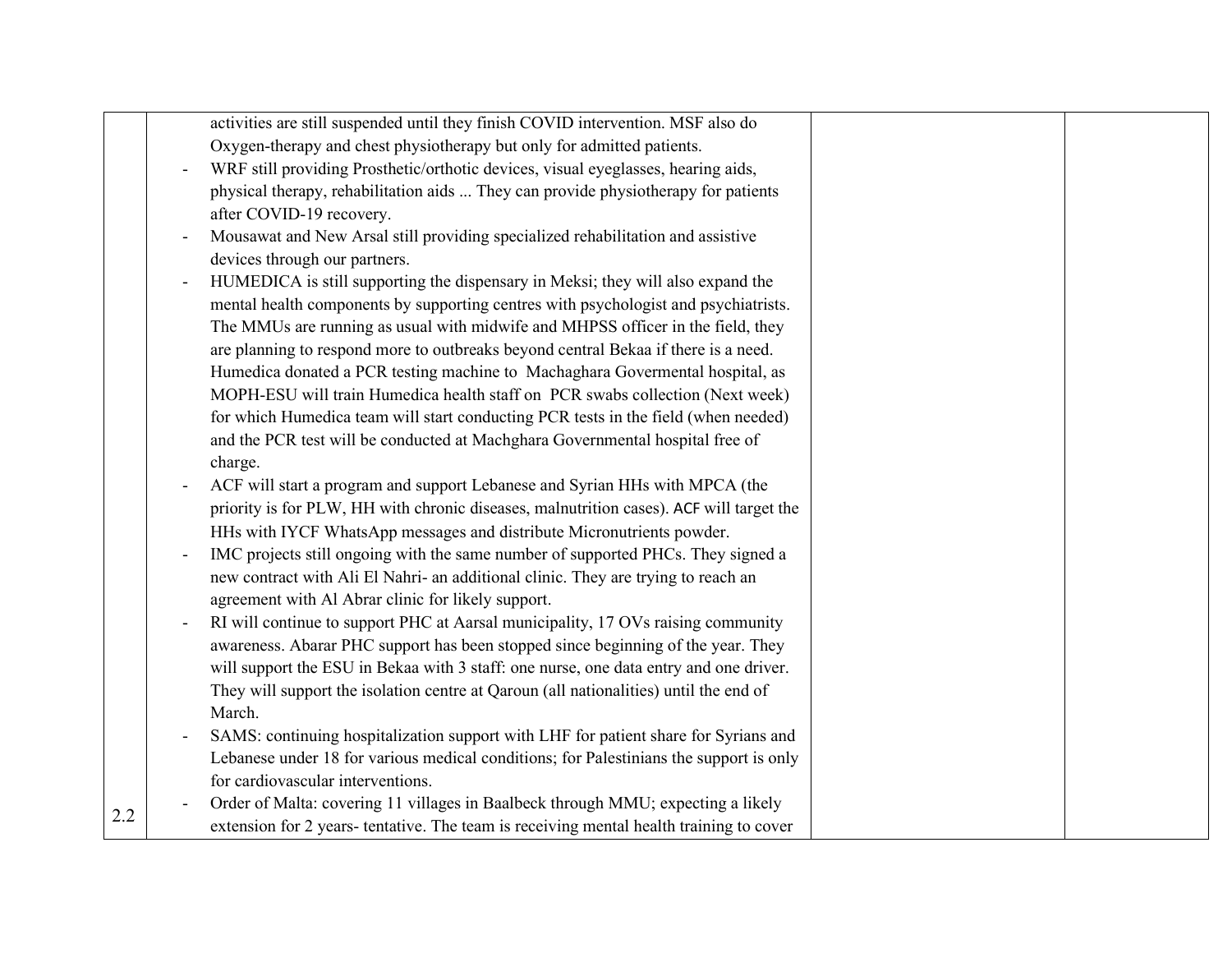|     | MHPSS patients and elderly in the area.                                                                                                                                                                                                                                                                                                            |               |                 |
|-----|----------------------------------------------------------------------------------------------------------------------------------------------------------------------------------------------------------------------------------------------------------------------------------------------------------------------------------------------------|---------------|-----------------|
| 2.3 | Community Health Volunteers engagement in COVID 19: role in prevention &<br>preparedness and response<br>MTI: In partnership with HUMEDIA, MTI will have increased their capacity and<br>outreach volunteers to 136 settlements.                                                                                                                   |               |                 |
| 2.4 | <b>MH</b> interventions for COVID-19<br>RI: they can provide mental health services for COVID-19 patients and their families.<br>MSF: Barelias Hospital are also providing mental health support for patients and their<br>family members.<br>Access to medication and vaccination<br>MdM have shortage in YMCA medication.                        |               |                 |
| 3.0 | <b>Referral Care Program Challenges</b>                                                                                                                                                                                                                                                                                                            |               |                 |
|     | Covid-19 cases are being covered 100%, burn cases 90%. Patient share SOPs remain<br>the same.<br>The contract with Zahle Governmental Hospital ended 4 months ago.<br>UNHCR added Machghara Governmental hospital to the SHC network only for Covid-<br>19 related admissions.                                                                     |               |                 |
| 4.0 | <b>AOB</b>                                                                                                                                                                                                                                                                                                                                         | <b>ACTION</b> | <b>DUE DATE</b> |
| 4.1 | ICRC offer physiotherapy for patients who developed a disability as a complication of<br>COVID-19 but not for regular post-covid-19 patients. The in Zahle will resume next week, and<br>the one in Arsal in the following weeks. For referral to physio zahle clinic please contact<br>Omar Jalloul, E-mail: Ojalloul@icrc.org, mobile: 81314786. |               |                 |
|     | HUMEDICA has a small amount of oxygen concentrators that we are renting to people in<br>needs (all nationalities). Please contact Fares Kabboura for referral: 71344013.                                                                                                                                                                           |               |                 |
|     | <b>IOCC</b> In case there is any pregnant or lactating woman who has COVID-19 you can call the                                                                                                                                                                                                                                                     |               |                 |